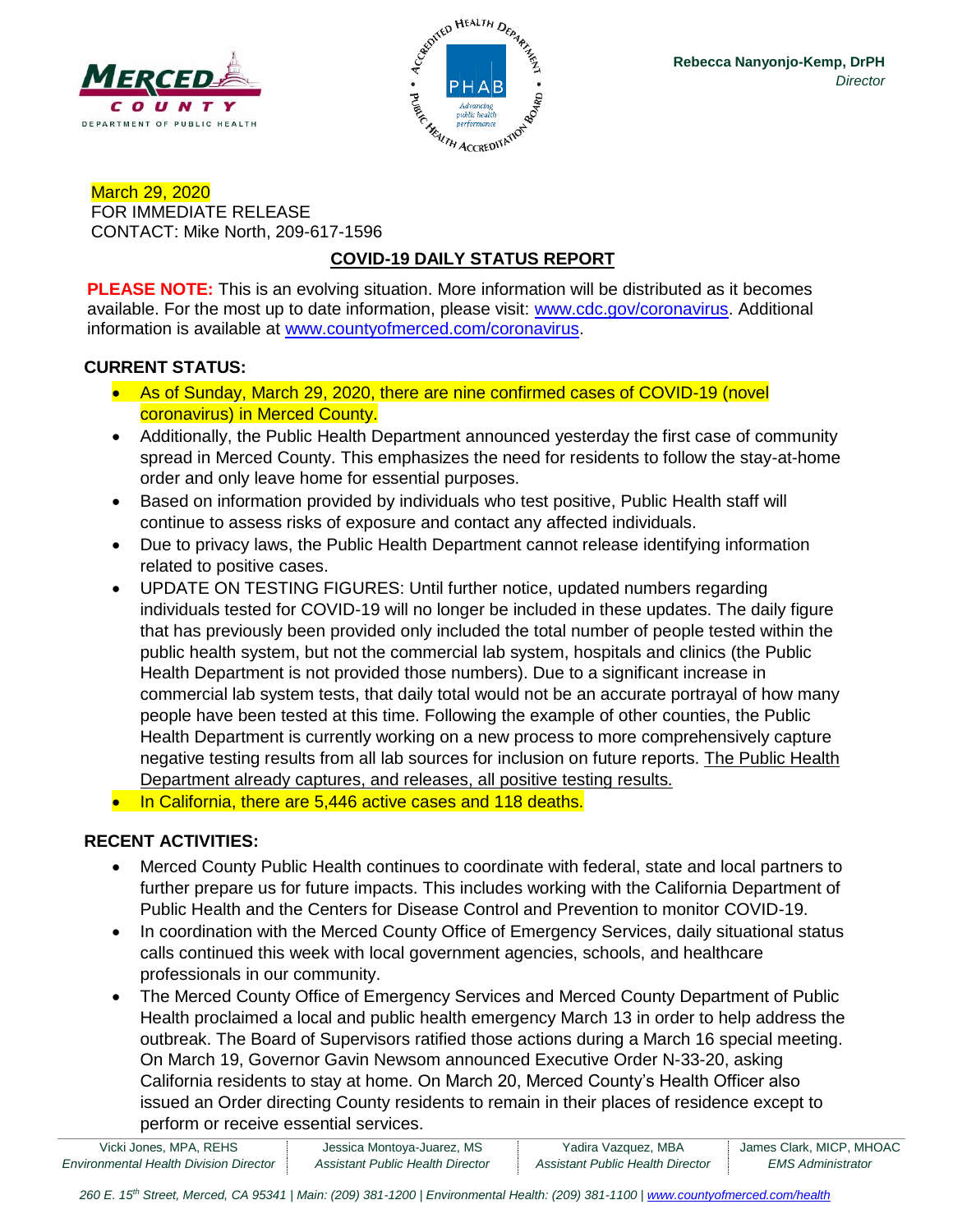- In order to minimize the spread of COVID-19, the Board Chambers will be closed to the public during the Merced County Board of Supervisors' March 31st meeting. Please visit the County's webpage at [www.countyofmerced.com/boardagenda](http://www.countyofmerced.com/boardagenda) to learn more.
- The Bus remains operational, but should only be ridden for essential purposes during the COVID-19 pandemic. Additional steps are also being taken to promote passenger and driver safety. (See video for details: [www.facebook.com/MercedCounty.](http://www.facebook.com/MercedCounty))
- Information regarding donation locations and requested donations was added to [www.facebook.com/MercedCounty](http://www.facebook.com/MercedCounty) as well as [www.countyofmerced.com/coronavirus.](http://www.countyofmerced.com/coronavirus)
- The Merced County Public Health Department Operations Center was opened Jan. 27, 2020 (63 days) in order to prepare for COVID-19 in and around our community. The Merced County Emergency Operations Center is activated at a Level 1.

## **COVID-19 TESTING UPDATE:**

- Within the public health system, every person who has met CDC criteria for severe disease within Merced County has been tested. Testing has been limited across the state of California, as noted multiple times by state officials as a barrier to response.
- Public Health is actively identifying other methods to enhance testing capability for providers throughout the community and increase testing county-wide. We will continue to be notified should positive tests come through either system (public health or commercial).
- This week, staff held soft openings for "mobile specimen collection sites" for COVID-19. Plans are still in development, but as-needed moving forward, these sites will be established on the eastside and westside of the County in order to expedite testing. PLEASE NOTE: Use of these mobile testing sites is by appointment only, and you must be referred there by Public Health prior to visiting. Anyone without prior approval will not be tested.

### **COVID-19 SYMPTOMS AND PRECAUTIONS:**

- Coronavirus symptoms include: mild to severe respiratory illness, fever, cough and difficulty breathing. If symptoms develop, individuals should stay at home to limit exposure to others.
- Anyone who has had contact with a person with possible COVID-19 infection and has the above symptoms should call his/her local health department/health care provider immediately.
- Do not go to your provider's office without calling ahead. Do not call 911 for suspected COVID-19 unless you are having a medical emergency.
- During the flu season, there are steps you can take to protect your health and the health of those around you:
	- o Wash your hands regularly with soap and water for 20 seconds.
	- o Avoid touching your eyes, nose, or mouth with unwashed hands.
	- o Avoid close contact with people who are sick.
	- $\circ$  Stay away from work, school or other people if you become sick with respiratory symptoms such as fever and cough.
	- o Cover sneezes or coughs with a tissue, then throw the tissue in the trash.

## **ADDITIONAL RESOURCES:**

- **Sign up for COVID-19 alerts[:www.countyofmerced.com/coronavirus](http://www.countyofmerced.com/coronavirus)**
- Merced County Public Health COVID-19 **Information Webpage**:
	- o [www.countyofmerced.com/coronavirus](http://www.countyofmerced.com/coronavirus)
- Merced County Public Health **Information Line**:
	- o 209-381-1180 (English, Spanish, and Hmong. Live reps. available 8 a.m. to 5 p.m.)
- **Email** COVID-19-specific questions to Merced County Public Health:
	- o COVID19@countyofmerced.com.